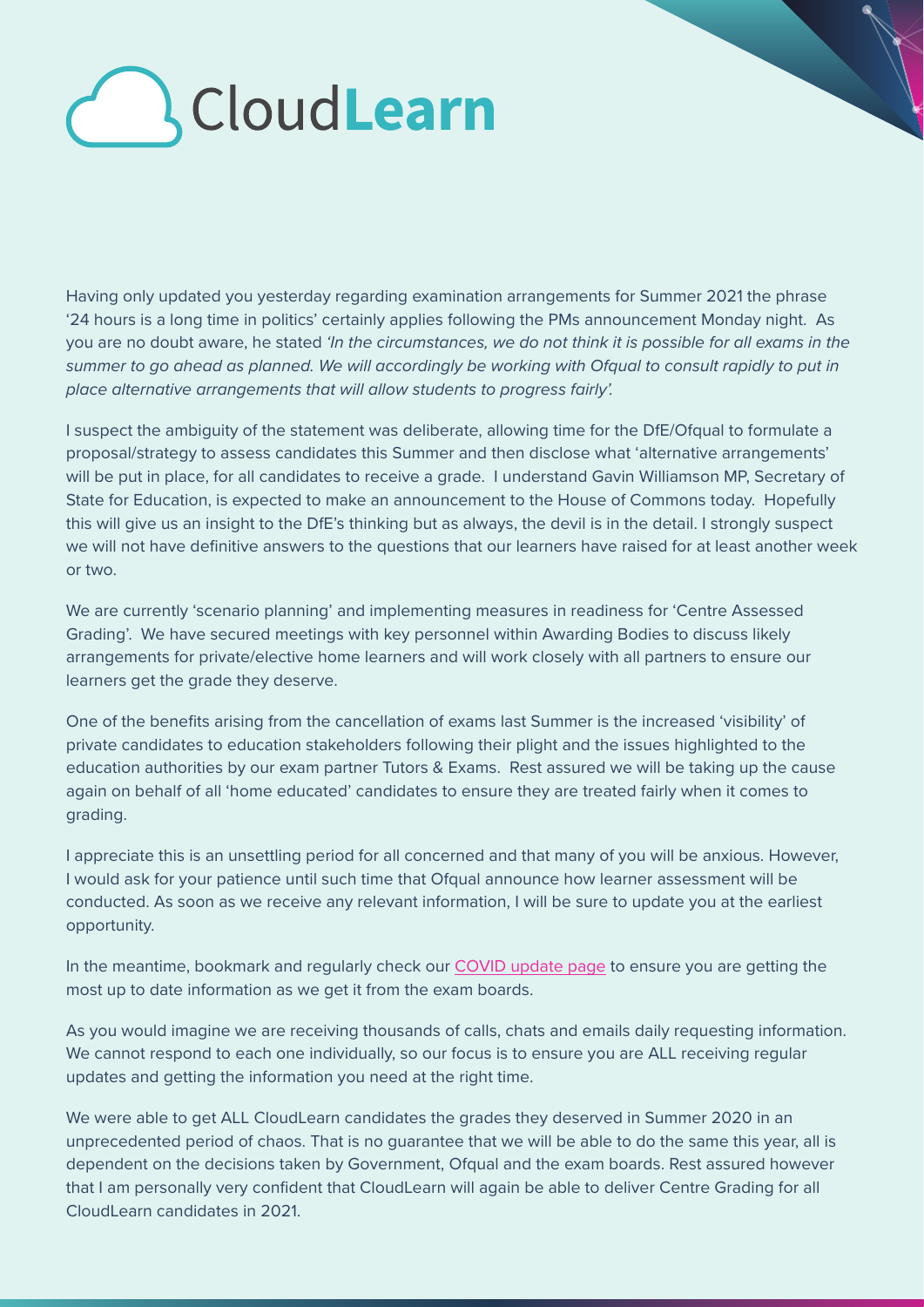Whilst we await the guidance from the exam boards, I will try to offer some advice and to answer some of the standard questions that are being raised:

#### **Are exams cancelled, I don't know what is going on?**

The PM advised that GCSE and A-Level exams are unlikely to proceed as normal in the Summer 2021 exam season. Currently we are awaiting guidance from OfQUAL and the exam boards as to possible alternatives, including Centre Assessed Grading (CAG), which we successfully delivered last year. To be eligible for CAG you must be a CloudLearn exam candidate and be entered for the June exams. If you have not yet done so you should make this a priority as entry can be stopped at any point by the exam boards.

## **As exams are cancelled can we get a grade using Centre Assessed Grading (CAG)?**

This is our hope. CloudLearn was able to provide ALL CloudLearn candidates in Summer 2020 with CAG, so I see no reason that we cannot do so in 2021. We have no guarantees however at this stage, this will be determined by the DfE, OfQUAL and the exam boards. We hope to have definitive guidance on this in the coming weeks, so it is important that you get booked in for the exam, and continue studying as normal (as you would if the exams were to go ahead) and complete as much assessment as possible - the more assessment you complete the better chance we have at securing your grade using CAG.

## **Do I still need to book the exam?**

Yes, CAG will only be available to those entered for the June 2021 exams. CloudLearn will only be able to provide CAG for CloudLearn exam candidates.

## **Can I request CAG if I am booked with an external exam centre?**

No. Last year we went to extreme efforts to provide CAG for all CloudLearn students, many of whom were booked with external centres. In the end about 75% of external centres refused to process the CAG and many students were left without a grade. We advised ALL students in this scenario to book their exams with CloudLearn, many followed this advice and achieved grades.

## **What should I do to ensure I get the best grade?**

The same as you would if the exams were going ahead. Study, study, revise and complete as much assessment as possible, including online assessments, coursework and TMAs all contained online in CloudPort. Last year a lot of candidates submitted the bare minimum of assessment and stopped studying, this resulted in lower grades than would have been received otherwise. The students who put in 100% effort got the best grades.

## **I have purchased the exam, is that ALL I need to do?**

No, when you purchase the exam we add a link in your profile called 'Book My Exam', contained within is all the information you need to make your 'entry', this includes confirming your chosen venue, exam series, and uploading your ID documents. If you do not complete this step you will NOT be entered for the exam and will not be eligible for CAG.